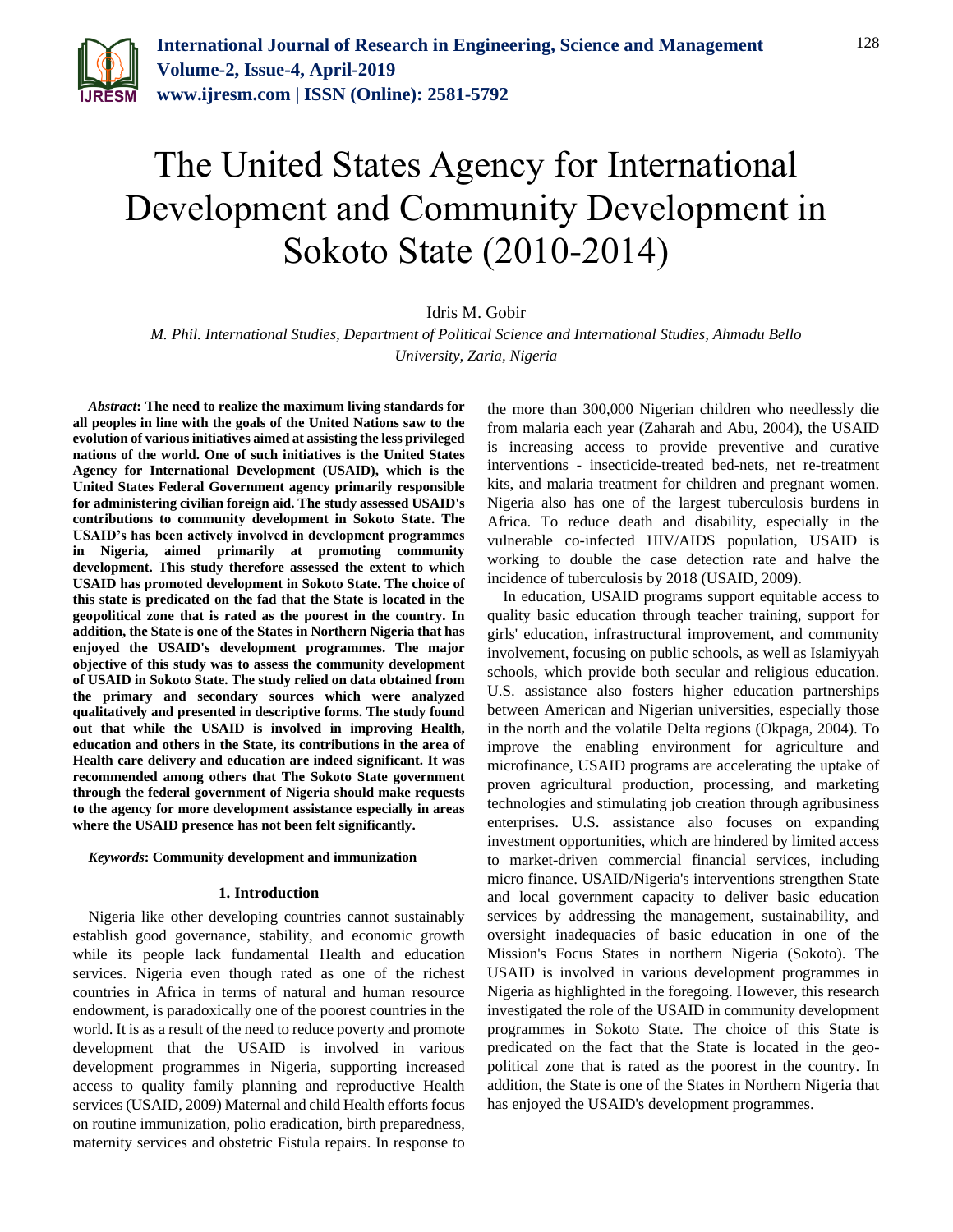

#### **2. USAID and Community Development in Sokoto State**

The objectives of USAID/Nigeria's current development strategy (2010-2013) are to increase access to quality social services; improve the rule of law and responsive governance; expand and strengthen the prevention, care and treatment of persons affected by HIV/AIDS and expands community empowerment. Improving governance is the key cross-cutting objective if sector programs are to succeed. Creating synergies to build the capacity of citizens to demand better service delivery at the local level and the capacity of government to deliver these services is an essential objective of the strategy and a key premise upon which all local government programmes are based.

The USA1D/Nigeria Focus States Strategy (FSS) formed part of the 2010-2013 strategy. 'The basic objective of the FSS is to create a governance model to demonstrate and achieve effectiveness, efficiency and synergy in programming by concentrating USAID resources on two Focus States where the Mission believes resources can be effectively utilized. FSS is to demonstrate significant synergistic impacts which will result from concentrating the bulk of USAID's resources in these two Focus States, rather than thinly spreading limited resources across Nigeria's 36 States.

Aid effectiveness will be achieved through concentration and coordination of resources in selected States with greater potential for success. Success in a few States could also be replicated and scaled-up through leveraging Nigeria's own public resources. This approach was also meant to create synergies among international donors and USAID's implementing partners (IPs) in order to reduce redundancies, avoid duplication and increase effective donor coordination. This approach required effective monitoring schemes to produce hard data on the impacts of these efforts. The sheer size of Nigeria combined with limited donor funds also supported the logic of focusing on a select number of States.

The goal of the model is to inspire State reform policies and improve service provision writ large, such that any progress on nearly any of the major criteria would be a sign of the strategies success. So long as there is agreement on some general criteria and a process whereby to apply it, then the incentives upon which the model is based can still work and can motivate reformist orientations and policies in the States.

The two States selected were Sokoto in the Northwest Zone of Nigeria and Bauchi in the Northeast Zone as partners for Health, education and local government interventions. These two States were selected after careful analysis and in consultation with other major donors in Nigeria. The selection of these two States was based on criteria reflecting governance, needs, existing activities including activities of other donors, Government of Nigeria priorities, and foreign assistance objectives.

#### **3. Summary of project descriptions**

*Targeted States High Impact Project (TSHIP):* The Project is

being implemented in all LGAs in Bauchi (20) and Sokoto (23). The goal is to contribute to improved Health systems, improved management of Health systems and higher quality Family Planning/Reproductive Health/Maternal Neonatal Child Health Services (FP/RH/MNCH). The project comprises four principal components:

Strengthening State and LGA capacity to deliver and promote use of high impact FP/RH/MNCH interventions.

- 1. Strengthening the delivery and promotion of high impact FP/RH/MNCH interventions at primary Health care (PHC) facilities and essential referral levels.
- 2. Strengthening the roles of households and communities in promotion, practice, and delivery of high impact FP/RH/MNCH.
- 3. Improving policies, programming and resource allocation.

TSHIP collaborated with SIDHAS, WHO, UNICEF, Canadian International Development Agency (CIDA), Center for International Education and Training (CIET), State Ministry of Health, State Ministries of Budgets and Economic Planning, Bauchi State House of Assembly Committee on Health and the Bauchi's20 LGAs to develop the State Strategy Health Development Plan 2010-2015. In Sokoto. TSHIP collaborated with UNEPA and the State Ministry of Health to develop Sokoto State Strategic Health Development Plan. TSHIP contributed technical and financial resources to help develop the plans in the two States. The TSHIP is a worldwide initiative of the USAID which has a five year span but later expanded to six years. It closed on September 30, 2015 (Maishanu, 2015).

*Northern Education Initiative (NEI):* The project is being implemented in 10 LGA in Bauchi and 10 in Sokoto. The goal is to strengthen State and LGA capacity to deliver basic education by addressing key management, sustainability, and oversight issues in Bauchi and Sokoto. NEI is working to:

- 1. Strengthen policy development, information management and data for decision-making; human resource development and management; financial resource management and budgeting.
- 2. Increase access to primary education, particularly for girls.
- 3. Increase access of orphans and vulnerable children to basic education and support, including in-school and out-of-school activities, life skills education and psycho-social counseling:

## *A. Leadership, Empowerment, Advocacy and Development (LEAD)*

The project is working in six LG A in Bauchi and 12 in Sokoto. The goal is to improve local governance by working with State governments and LGA in Bauchi and Sokoto. LEAD is working to;

1. Strengthen capacity of State and local governments to build better relations with communities, promote effectiveness and strengthen management capacity of service departments. It will work with State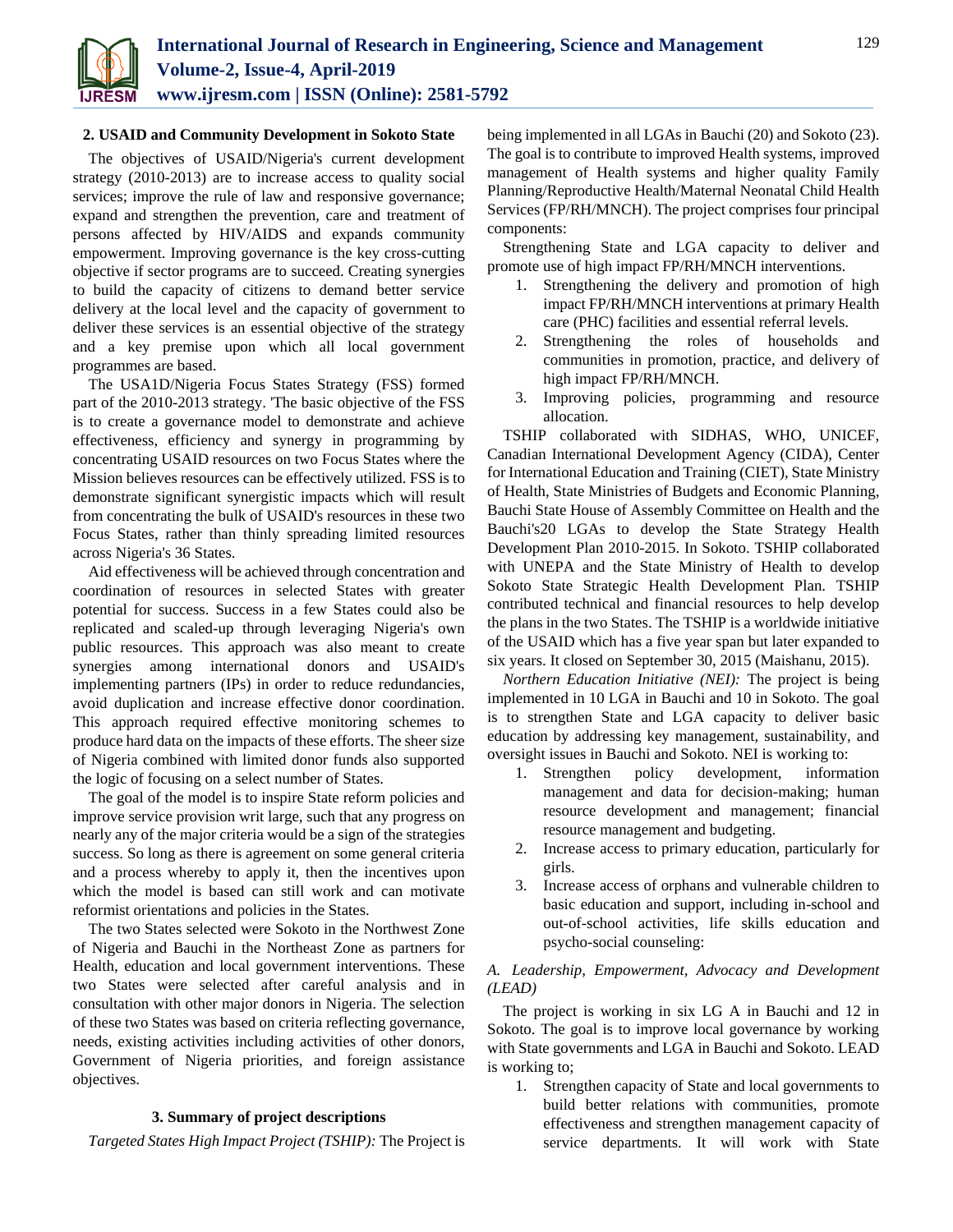

governments on legislative changes that provide more citizen access to information on local decision making,

- 2. Increase transparency of local government operations through a more participatory budget process based on sound analysis of services and revenue potential; strengthen the capacity of State governments to monitor budget expenditures and promote greater transparency in local government; LEAD will work to bring constitutionally mandated Fiscal Responsibility Law and Public Procurement Law to the local government level
- 3. Strengthen the organizational and service capacity of a broad range of organizations at the State and local level for service planning, budgeting and monitoring
- 4. Service improvements in Health and education through collaboration with other USAID projects and support LGA in selected services such as water and sanitation.

# *B. Strengthening Integrated Delivery of HIV/AIDS Services (SIDHAS)*

This project is active in 16 local government areas: eight in Bauchi and eight in Sokoto. The objective of SIDHAS is to build sustainable structures, local ownership and quality care. SIDHAS provides comprehensive services that include: antiretroviral treatment; prevention of mother to child transmission; sexual and other prevention activities; and tuberculosis supportive care, including palliative care and Orphans and Vulnerable Children (OVC) services.

## **4. Methodology**

## *A. Location of the study*

The area for the study is Sokoto State. All the local governments where the USAID programmes have taken place shall be studied. These include Sabon Birni, Shagari, and Wamakko. The choice of the State is predicated on the fact that the activities of the USAID are prevalent in the State than anywhere else in the Northern part of the country. These among other reasons formed the rationale for the choice of the State for the study.

## *B. Data sources*

The methodology of this study was founded on information that were obtained from primary and secondary sources. The primary data for this study were acquired through questionnaires and structured interviews. Primary sources also included responses to questionnaires administered by the researcher. The questionnaires were administered to selected members of beneficiary communities in the State. Data from secondary sources were obtained from both published and unpublished materials like textbooks, journals, newspapers, magazines, conference/seminar papers and the internet.

## *C. Sample and sampling technique*

The stratified sampling technique was adopted in selecting

the sample size of three hundred (300) respondents for questionnaire administration while same was adopted identify interviewees. The respondents were categorised under different strata e.g. staff of USAID, Local government employees and beneficiaries of USAID activities. The researcher picked one local government each from the State's three Senatorial Zones so that all local governments are given equal chances of being represented. Having done that, one hundred questionnaires were administered in each of the selected local government areas in the State. Sokoto State comprises of three Senatorial Districts i.e. Sokoto East, Sokoto North and Sokoto South. Sokoto East Senatorial District is made up of eight local government areas. Isa, Sabon Birni, Wurno, Goronyo, Rabah, Gada, illela and Gwadabawa local government areas. Sokoto North Senatorial District comprises of Tangaza, Binji, Silaure, Gudu, Kware, Wamakko, Sokoto North and Sokoto South local government area. Lastly, Sokoto south comprises of Dange Shuni, Tureta, Badinga Shagari, Yabo, Tambuwal and Kebbe local government areas. To ensure fair representation, the dip and pick approach was used to select one local government from the three senatorial districts, hence, Sabon Birni was selected from Sokoto East, Wamakko from Sokoto North and Shagari was selected from Sokoto South.

## *D. Method of data analysis*

The study adopted the documentary method of content analysis and interview based survey methods. This involved official documents, published and unpublished materials as well as structured interviews conducted with relevant personnel in the field of inquiry. Data were obtained from both primary and secondary sources and were analyzed qualitatively and presented in descriptive forms.

## *E. Respondent Views on Poverty in Sokoto State*

The opinion of respondents is that there is a high incidence of poverty in Nigeria. The researcher is of the opinion that the high incidence of poverty in Nigeria results in a situation where there is need for foreign intervention in order to alleviate the plight of the people. Furthermore, the researcher based on data in the table above, opines that the incidence of poverty in Nigeria is such that it drives people mainly youths into anti¬social activities and political violence, thereby making life for many insecure and nasty. The National Bureau of Statistics also in its 2010 poverty profile in Nigeria described the rate of poverty in Nigerian as phenomenal.

## *F. Respondent Views on Health in Sokoto State*

The views of respondents as presented in the table above indicates that the Health system in Sokoto State before the US AID intervention was in a State of deterioration. This implies that even government policies and actions in the sector were not sufficient or 'adequate enough to bring about a sound Health system. The table also shows that Respondents indicated a high performance rating for the USAID in the area of Health care delivery. The respondents noted that this has been achieved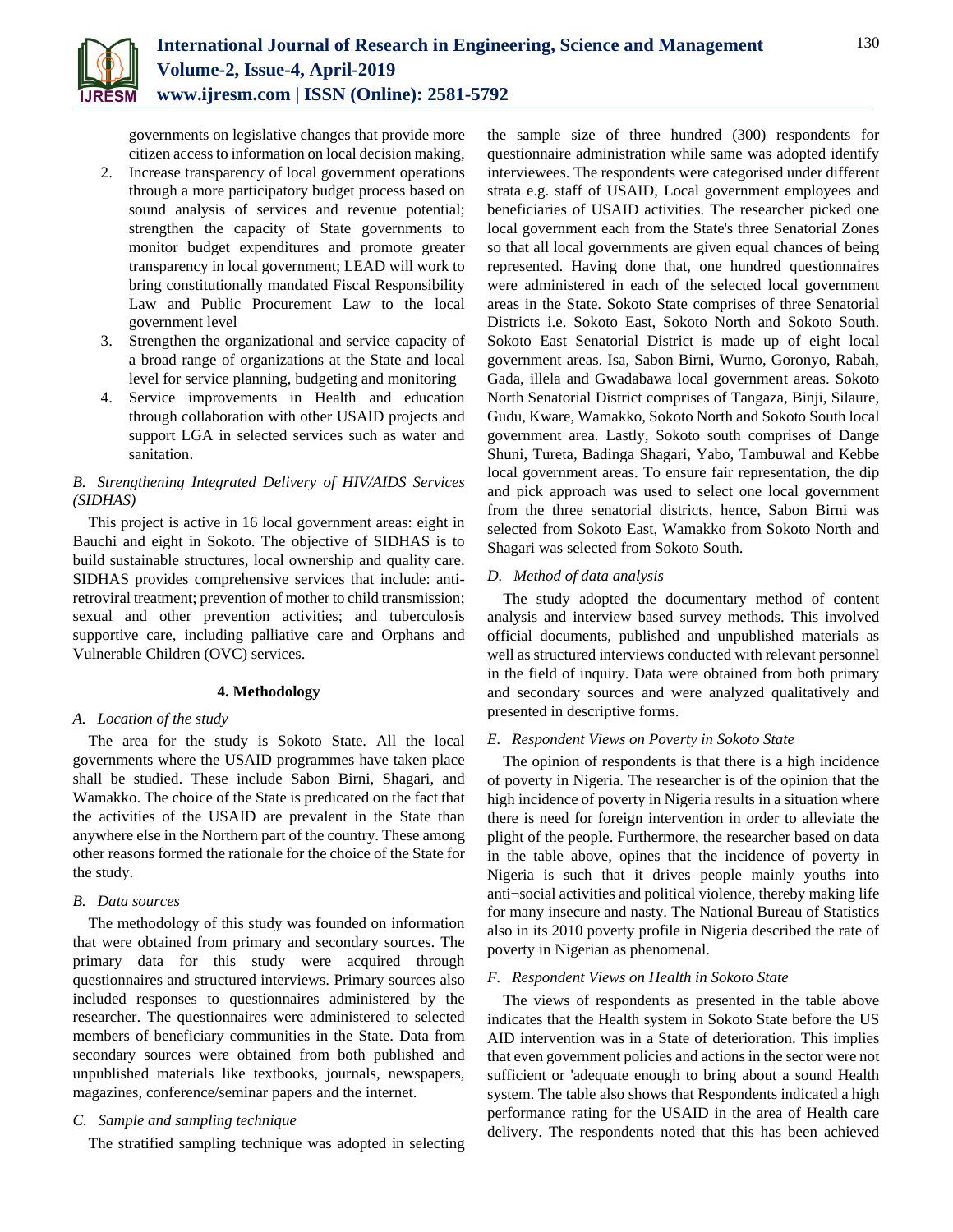

mainly through the erection of structures and provision of medical supplies to the people. In spite of (his feat, the respondents are of the view that there are challenges facing the USA1D in the area of Health care delivery. According to Blessed, (2015), a Community Health Officer in Wamakko Local Government, USAID has been of immense assistance to Sokolo State in fact, they have sponsored and carried out about seven workshops and training sessions to enlighten women on Health issues. One of such areas is in terms of oral dehydration Therapy (ORS). They have trained over seventy (70) women on the preparation of ORS in Wamakko. They taught them how to prepare this therapy in order to guard children's Health, they also supply what we call ORS corners which are equipment's used in preparing the ORS. These corners are very expensive and the women cannot afford to buy them, but the USAID has so far given about one hundred free of charge. The USAID also has helped us with chairs, table and lockers in this centre. The picture below is one of the chairs supplied by the USAID to the primary Health care center in Wamakko local government area.

They also provide drugs like Paracetamol, Chloroquine. Metronidazole etc areas to be given to people free of charge. In other areas they print and supply posters around the locality to help create awareness on some Health issues. Strengthening Health system in the State in the areas of maternal and Health system. It worked in all local governments in Sokoto. In child Health, it improved immunization, polio, eradication of campaigns, treatment of diarrhoea especially ORS preparation. 36 Health centers were provided with the requisite equipment to train people to prepare ORS in their own houses to treat their children in case of cases of outbreaks. Worked with the local government to straighten Health system. 2,440 volunteers were trained to form each ward in Sokoto State. To educate mothers on Health issues and encourage them to visit facilities of hospital care, the Kargara technique/mother care i.e. keep babies close and warm. Another is focus antenatal care c 45 aimed to encourage mothers to visit facilities regularly (Shuaibu, 2015).

Efforts of the USAID in the area of Health according to Maishanu (2015) are:

- 1. Renovation of eighty 80 Health facilities at the total cost of over N450 million,
- 2. Computerization of the Health Management Information.
- 3. Establishment and equipping of 360 Oral Rehydration Therapy corners,
- 4. Increasing the number of facilities capable of providing reproductive Health services from 64 to 536,
- 5. Supporting the polio eradication initiative in the State including the production of biomatrix ID cards (at the cost of Nl2,400.000:00) aimed at improving accountability during payments.
- 6. Establishment of a functional Community Based Health Volunteer (CBHV) program (with 2440

volunteers) to educate mothers on general Health issues and encourage facility patronage and supporting the volunteers with N9.330.000 monthly.

- 7. Through TSHIP, the State has received and distributed 2.5 million long lasting insecticide-treated nets (LLIN) worth over N2.5 billion and continues to receive malaria commodities (Artemisinin-based Combination Therapy-ACT, Rapid Diagnostic Test-RDT and Sulfadoxine Pyrimethamine-SP).
- 8. To strengthen RI, the project procured 18 solar refrigerators and 72 vaccine carriers and equipped 9 satellite cold stores.
- 9. The project has built the capacity of over 13,000 Health personnel,
- 10. Has supported many facilities with equipment worth over N23 1,549,402.00, and
- 11. Has strengthen Health training institutions in the State including the setting up of the first e-Library in the State in the College of Health Sciences, renovating part of the College of Nursing and providing text books worth N3,435,700:00 to facilitate the accreditation of the Community Midwifery training program.
- 12. Establishment, training of members and facilitating the registration of Health Research Ethic Committee.

*G. Respondent Views on USAID and Education in Sokoto State*

To corroborate the foregoing Ajiya (2015) identified the following achievements of the USAID. Training of personnel and training of trainers Activities going on under USAID other benefits after training Personnel from Sabon Birni went to Sokoto and have returned to train others under the northern education initiative (NCI). Eight schools have benefitted. USAID has taught the people not to depend on government alone to provide education people must get educated by their own means too. Selected schools in the State are given books for free. In each of the 8 schools, there is a committee NGO's religions and traditional leaders. The committee assists schools with materials like chalks, building of schools etc. under the auspices of the NEI which is an affiliate of the USAID.

Under USAID there is a programme called Nigeria Reading and Access Research Activity (KARA). This program aims at teaching teachers on how to teach children in their mother tongue i.e. Hausa. A committee has been set up to go round Sokoto State to see the feasibility of the programme. Teachers will be taught to teach children Hausa (oral and written) across the State. The RARA document as envisioned by the USAID is attached in the Appendix. If implemented according to the policy document, reading arid learning by pupils in Sokoto State would be enhanced.

Furthermore, according to Ajiya (2015) some selected schools were given items like books, uniforms, computers in the State. Similarly, the USAID through NEl teacher's people have to take care of themselves educationally. These